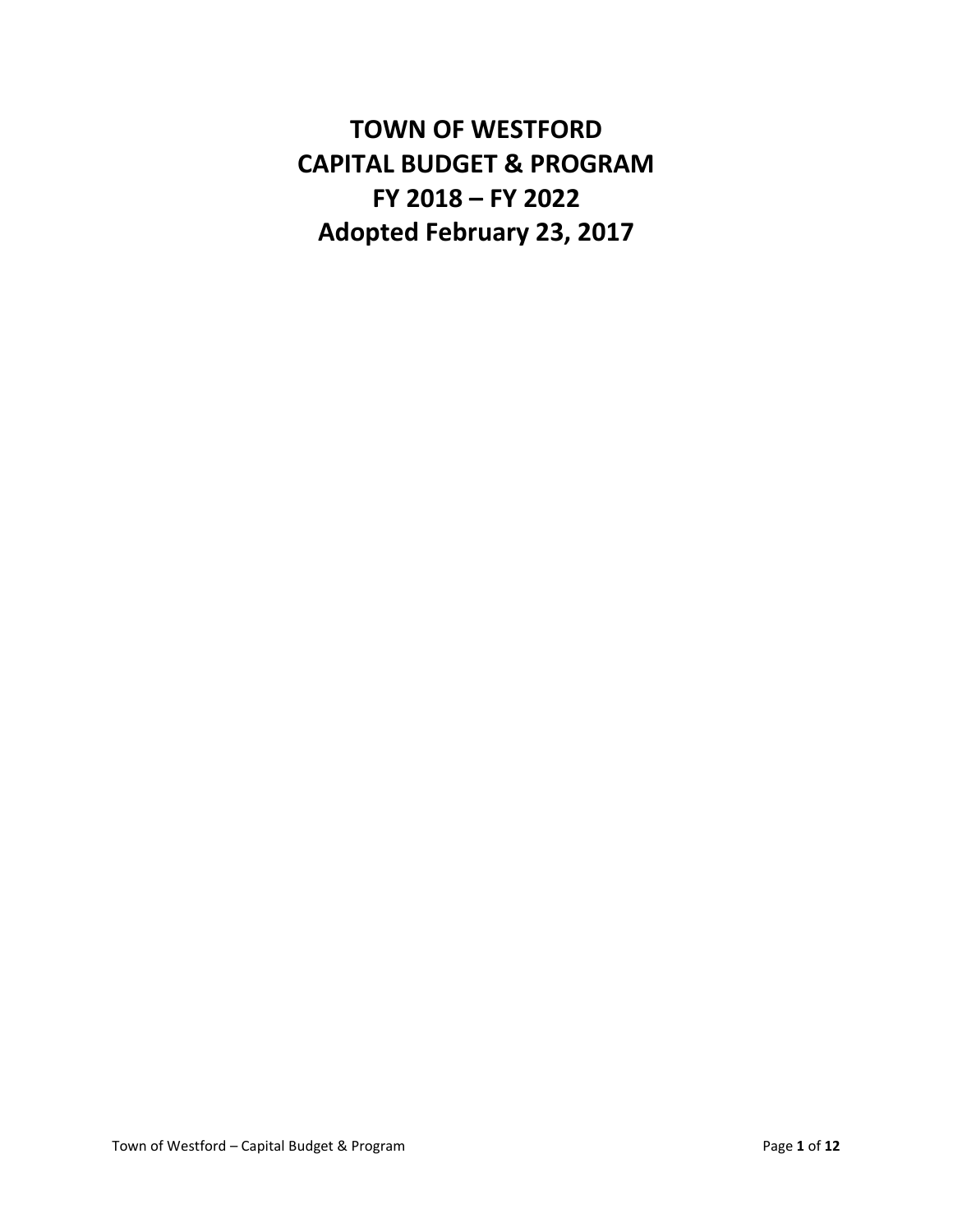# **Town of Westford Capital Budget & Program FY2018-FY2022**

1/23/2017

This capital budget and program lists and describes the capital projects to be undertaken during each of the following five years (FY2017-FY2022), the estimated cost of those projects, and the proposed method of financing. Capital items and projects cost \$5,000 or more, and meet the general definition in State Statute (VSA 24, Chapter 117, Section 4430):

- 1. Any physical betterment or improvement, including furnishings, machinery, apparatus, or equipment for that physical betterment or improvement when first constructed or acquired.
- 2. Any preliminary studies and surveys relating to any physical betterment or improvement.
- 3. Land or rights in land.

See the attached worksheet for details. Funding for capital projects come from a variety of sources. Money is put aside each year into various reserve funds to help even out costs from year to year, and reduce spikes and dips in the annual operating budget. A description of each project follows along with the order of priority (high, medium, low), method of financing, period of probable usefulness, and effect on the operating costs of the municipality.

#### **Highway**

| Project/Item:                     | Dump/plow Truck - 2001 International (single axle)                                                                                                                         |
|-----------------------------------|----------------------------------------------------------------------------------------------------------------------------------------------------------------------------|
| Fiscal Year:                      | 2018                                                                                                                                                                       |
| <b>Anticipated Cost:</b>          | \$185,000                                                                                                                                                                  |
| Priority:                         | High                                                                                                                                                                       |
| Method of Financing:              | \$20,000 - Highway Reserve; \$165,000 - Loan (likely 5-yr)                                                                                                                 |
| Period of Usefulness:             | 8 Years                                                                                                                                                                    |
| <b>Effect on Operating Costs:</b> | None – replacing existing equipment                                                                                                                                        |
| Description:                      | Highway equipment. Reserve fund for 20% down payment. Any trade<br>in value to go toward reducing the loan for balance. Condition very<br>poor - likely no trade in value. |
| Project/Item:                     | <b>Millermatic Welder</b>                                                                                                                                                  |
| Fiscal Year:                      | 2018                                                                                                                                                                       |
| <b>Anticipated Cost:</b>          | \$5,000                                                                                                                                                                    |
| Priority:                         | Medium                                                                                                                                                                     |
| Method of Financing:              | \$2,500 - Highway Reserve; \$2,500 - General Fund                                                                                                                          |
| Period of Usefulness:             | 15 Years                                                                                                                                                                   |
| <b>Effect on Operating Costs:</b> | None – replacing existing equipment                                                                                                                                        |
| Description:                      | Tool used in Town Garage.                                                                                                                                                  |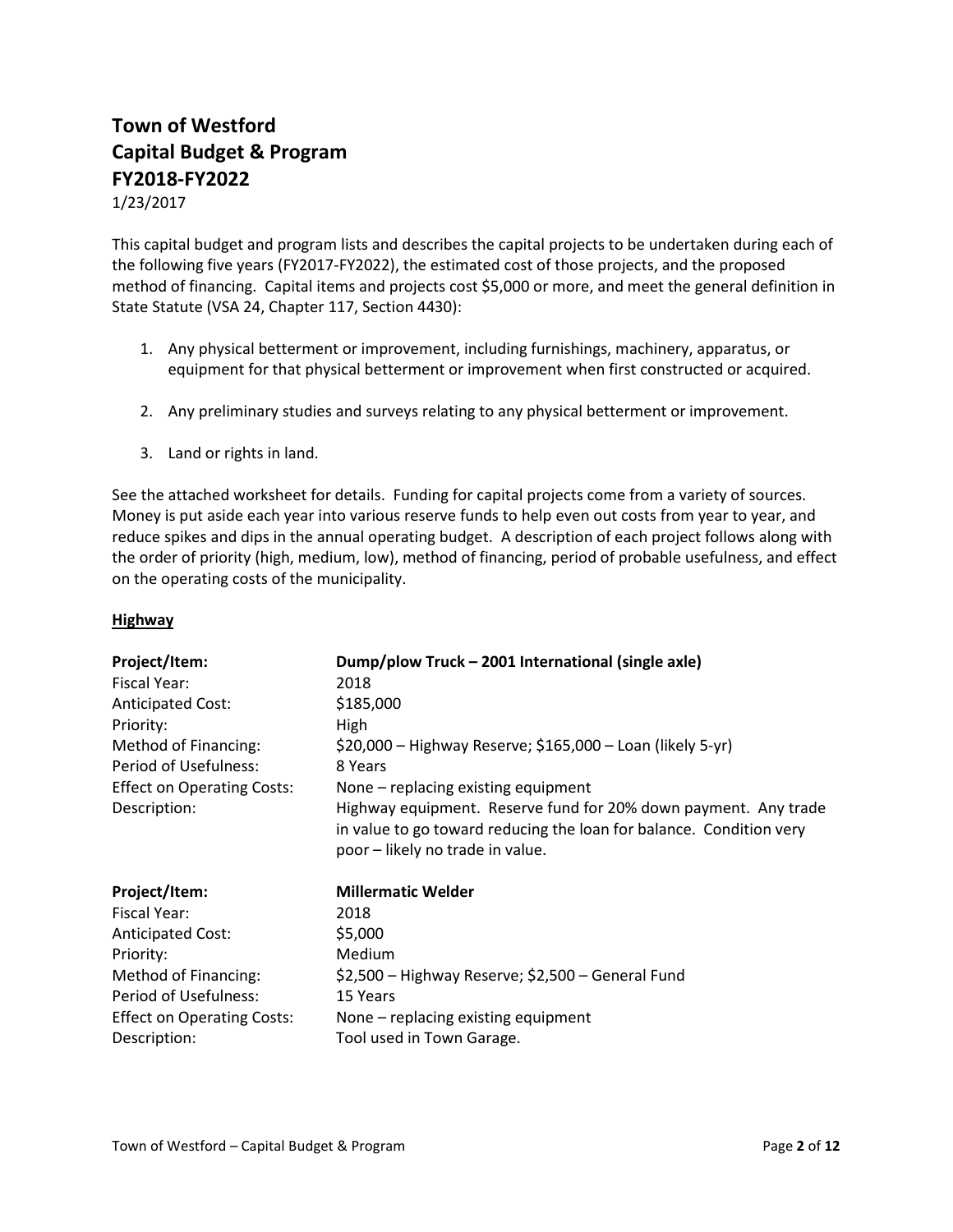| Project/Item:                     | <b>Hydro Seeder</b>                                                                                                            |
|-----------------------------------|--------------------------------------------------------------------------------------------------------------------------------|
| <b>Fiscal Year:</b>               | 2018                                                                                                                           |
| <b>Anticipated Cost:</b>          | \$12,000                                                                                                                       |
| Priority:                         | Medium                                                                                                                         |
| Method of Financing:              | \$12,000 - General Fund                                                                                                        |
| Period of Usefulness:             | 15 Years                                                                                                                       |
| <b>Effect on Operating Costs:</b> | None - replacing existing equipment                                                                                            |
| Description:                      | Highway equipment.                                                                                                             |
| Project/Item:                     | Excavator - 2008 Cat                                                                                                           |
| <b>Fiscal Year:</b>               | 2019                                                                                                                           |
| <b>Anticipated Cost:</b>          | \$170,000                                                                                                                      |
| Priority:                         | High                                                                                                                           |
| Method of Financing:              | \$40,000 - Highway Reserve; \$3,200 - General Fund; \$126,800 - Loan<br>(likely 5-yr)                                          |
| Period of Usefulness:             | 11 Years                                                                                                                       |
| <b>Effect on Operating Costs:</b> | None - replacing existing equipment                                                                                            |
| Description:                      | Highway equipment. Reserve and general fund for 20% down payment.<br>Any trade in value to go toward reducing the loan amount. |
| Project/Item:                     | Truck - Ford F550 (2014)                                                                                                       |
| <b>Fiscal Year:</b>               | 2020                                                                                                                           |
| <b>Anticipated Cost:</b>          | \$75,000                                                                                                                       |
| Priority:                         | High                                                                                                                           |
| Method of Financing:              | \$11,250 - Highway Reserve; \$3,750 - General Fund; \$60,000 - Loan<br>(likely 5-yr)                                           |
| Period of Usefulness:             | 6 Years                                                                                                                        |
| <b>Effect on Operating Costs:</b> | None - replacing existing equipment                                                                                            |
| Description:                      | Highway equipment. Reserve and general fund for 20% down payment.<br>Any trade in value to go toward reducing the loan amount. |
| Project/Item:                     | <b>Tandem Utility Trailer (2014)</b>                                                                                           |
| <b>Fiscal Year:</b>               | 2021                                                                                                                           |
| <b>Anticipated Cost:</b>          | \$7,000                                                                                                                        |
| Priority:                         | Medium                                                                                                                         |
| Method of Financing:              | \$4,000 - Highway Reserve; \$3,000 - General Fund                                                                              |
| Period of Usefulness:             | 10 Years                                                                                                                       |
| <b>Effect on Operating Costs:</b> | None - replacing existing equipment                                                                                            |
| Description:                      | Highway equipment.                                                                                                             |
| Project/Item:                     | Hot Pressure Washer (2007)                                                                                                     |
| <b>Fiscal Year:</b>               | 2021                                                                                                                           |
| <b>Anticipated Cost:</b>          | \$13,000                                                                                                                       |
| Priority:                         | Medium                                                                                                                         |
| Method of Financing:              | \$8,000 - Highway Reserve; \$5,000 - General Fund                                                                              |
| Period of Usefulness:             | 13 Years                                                                                                                       |
| <b>Effect on Operating Costs:</b> | None - replacing existing equipment                                                                                            |
| Description:                      | Tool used in Town Garage.                                                                                                      |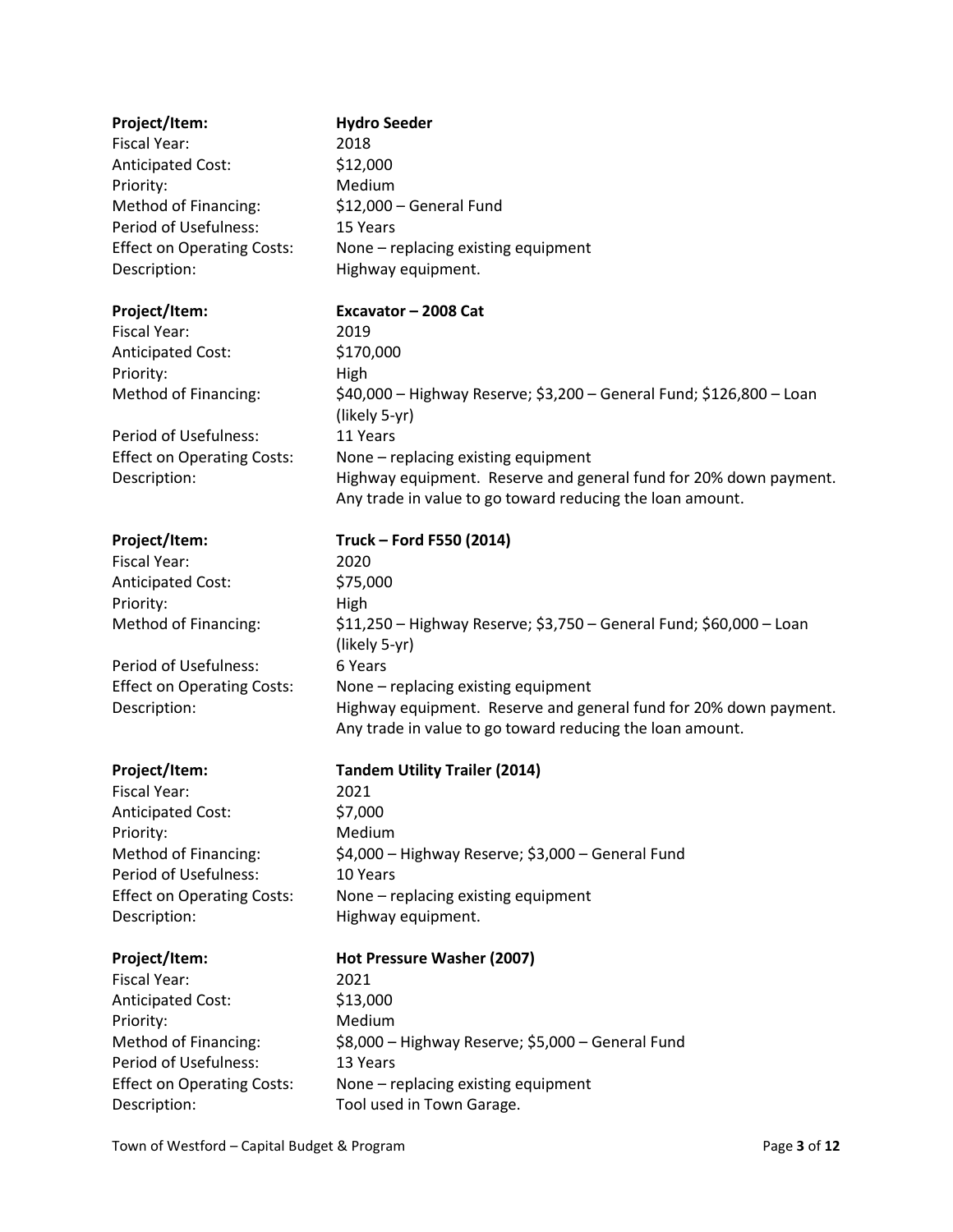| Project/Item:<br><b>Fiscal Year:</b> | <b>Paving - Old Stage Road</b><br>2022                                   |
|--------------------------------------|--------------------------------------------------------------------------|
| <b>Anticipated Cost:</b>             | \$120,000                                                                |
| Priority:                            | Medium                                                                   |
| Method of Financing:                 | \$24,000 - General Fund; \$96,000 - State Paving Grant                   |
| Period of Usefulness:                | 10 Years                                                                 |
| <b>Effect on Operating Costs:</b>    | None - regular maintenance                                               |
| Description:                         | Basic resurfacing and restriping - not reconstruction. Project date/year |
|                                      | depends on obtaining State paving grant - i.e., may need to push         |
|                                      | forward.                                                                 |
| Project/Item:                        | <b>Paving - Cambridge Road</b>                                           |
| <b>Fiscal Year:</b>                  | 2022                                                                     |
| <b>Anticipated Cost:</b>             | \$95,000                                                                 |
| Priority:                            | Medium                                                                   |
| Method of Financing:                 | \$15,200 - Highway Reserve; \$3,800 - General Fund; \$76,000 - State     |
|                                      | <b>Paving Grant</b>                                                      |
| Period of Usefulness:                | 10 Years                                                                 |
| <b>Effect on Operating Costs:</b>    | None - regular maintenance                                               |
| Description:                         | Basic resurfacing and restriping - not reconstruction.                   |
| Project/Item:                        | Grader - 2012 Volvo                                                      |
| <b>Fiscal Year:</b>                  | 2024                                                                     |
| <b>Anticipated Cost:</b>             | \$350,000                                                                |
| Priority:                            | High                                                                     |
| Method of Financing:                 | \$56,000 - Highway Reserve; \$14,000 - General Fund; \$280,000 - Loan    |
| Period of Usefulness:                | (likely 5-yr)<br>12 Years                                                |
| <b>Effect on Operating Costs:</b>    | None - replacing existing equipment                                      |
| Description:                         | Highway equipment. Reserve and general fund for 20% down payment.        |
|                                      | Any trade in value to go toward reducing the loan amount.                |
| Project/Item:                        | Dump/plow Truck - 2014 Western Star (tandem)                             |
| <b>Fiscal Year:</b>                  | 2024                                                                     |
| <b>Anticipated Cost:</b>             | \$350,000                                                                |
| Priority:                            | High                                                                     |
| Method of Financing:                 | \$56,000 - Highway Reserve; \$14,000 - General Fund; \$280,000 - Loan    |
|                                      | (likely 5-yr)                                                            |
| Period of Usefulness:                | 10 Years                                                                 |
| <b>Effect on Operating Costs:</b>    | None - replacing existing equipment                                      |
| Description:                         | Highway equipment. Reserve and general fund for 20% down payment.        |
|                                      | Any trade in value to go toward reducing the loan amount.                |
| Project/Item:                        | <b>Brushhog</b>                                                          |
| <b>Fiscal Year:</b>                  | 2024                                                                     |
| <b>Anticipated Cost:</b>             | \$30,000                                                                 |
| Priority:                            | Low                                                                      |
| Method of Financing:                 | \$24,000 - Highway Reserve; \$6,000 - General Fund                       |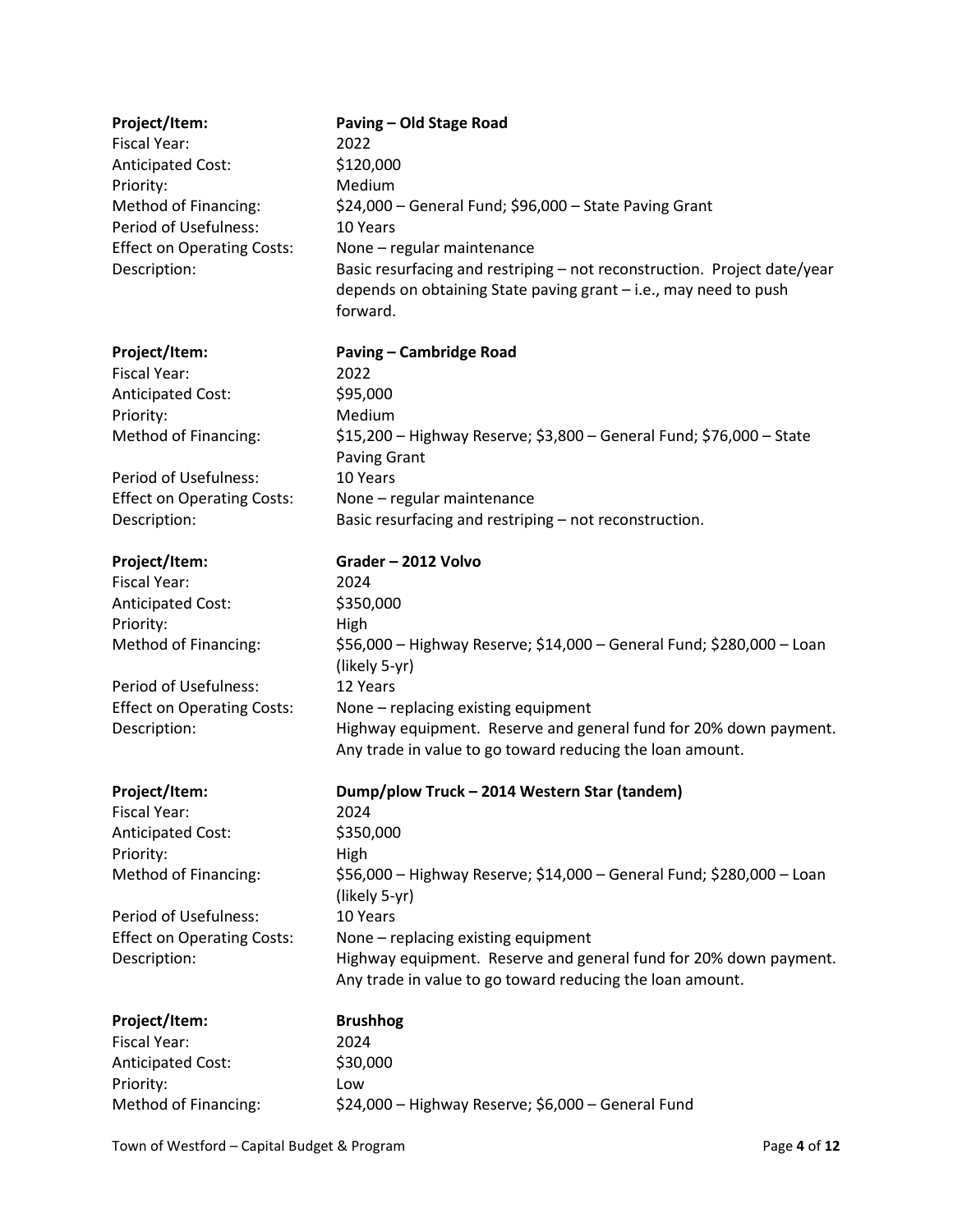| Period of Usefulness:             | 10 Years                                                                                                                                                                                         |
|-----------------------------------|--------------------------------------------------------------------------------------------------------------------------------------------------------------------------------------------------|
| <b>Effect on Operating Costs:</b> | None - replacing existing equipment                                                                                                                                                              |
| Description:                      | Highway equipment.                                                                                                                                                                               |
| Project/Item:                     | Paving - Westford-Milton Road                                                                                                                                                                    |
| <b>Fiscal Year:</b>               | 2025                                                                                                                                                                                             |
| <b>Anticipated Cost:</b>          | \$230,000                                                                                                                                                                                        |
| Priority:                         | Medium                                                                                                                                                                                           |
| Method of Financing:              | \$36,800 - Highway Reserve; \$9,200 - General Fund; \$184,000 - State<br><b>Paving Grant</b>                                                                                                     |
| Period of Usefulness:             | 10 Years                                                                                                                                                                                         |
| <b>Effect on Operating Costs:</b> | None - regular maintenance                                                                                                                                                                       |
| Description:                      | Basic resurfacing and restriping - not reconstruction.                                                                                                                                           |
| Project/Item:                     | Dump/plow Truck - 2017 Western Star (tandem)                                                                                                                                                     |
| Fiscal Year:                      | 2026                                                                                                                                                                                             |
| <b>Anticipated Cost:</b>          | \$216,000                                                                                                                                                                                        |
| Priority:                         | High                                                                                                                                                                                             |
| Method of Financing:              | \$30,000 - Highway Reserve; \$13,200 - General Fund; \$172,800 - Loan<br>(likely 5-yr)                                                                                                           |
| Period of Usefulness:             | 8 Years                                                                                                                                                                                          |
| <b>Effect on Operating Costs:</b> | None - replacing existing equipment                                                                                                                                                              |
| Description:                      | Highway equipment. Reserve and general fund for 20% down payment.<br>Any trade in value to go toward reducing the loan amount.                                                                   |
| Project/Item:                     | <b>Ventilation System for Welder</b>                                                                                                                                                             |
| <b>Fiscal Year:</b>               | 2028                                                                                                                                                                                             |
| <b>Anticipated Cost:</b>          | \$8,000                                                                                                                                                                                          |
| Priority:                         | High                                                                                                                                                                                             |
| Method of Financing:              | \$6,000 - Highway Reserve; \$2,000 - General Fund                                                                                                                                                |
| Period of Usefulness:             | 20 Years                                                                                                                                                                                         |
| <b>Effect on Operating Costs:</b> | None - replacing existing equipment                                                                                                                                                              |
| Description:                      | Town Garage safety equipment. Begin setting aside \$1,600/year in<br>FY24.                                                                                                                       |
| Project/Item:                     | Loader - 2015 John Deere                                                                                                                                                                         |
| <b>Fiscal Year:</b>               | 2030                                                                                                                                                                                             |
| <b>Anticipated Cost:</b>          | \$165,000                                                                                                                                                                                        |
| Priority:                         | High                                                                                                                                                                                             |
| Method of Financing:              | \$25,600 - Highway Reserve; \$6,400 - General Fund; \$128,000 - Loan<br>(likely 5-yr)                                                                                                            |
| Period of Usefulness:             | 15 Years                                                                                                                                                                                         |
| <b>Effect on Operating Costs:</b> | None - replacing existing equipment                                                                                                                                                              |
| Description:                      | Highway equipment. Reserve and general fund for 20% down payment.<br>Any trade in value to go toward reducing the loan for balance. Begin<br>setting aside \$6,400/year to reserve fund in FY26. |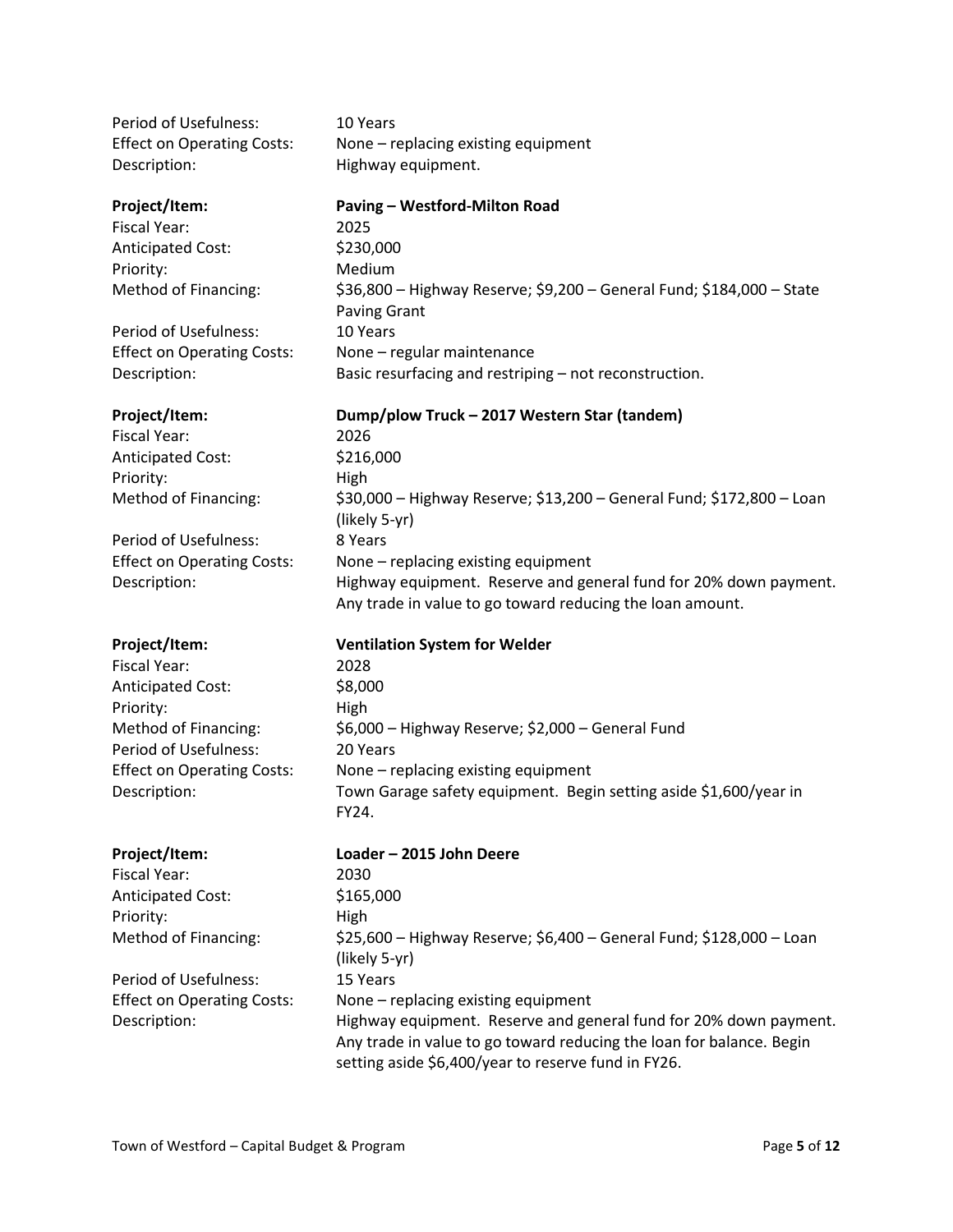| Project/Item:                     | <b>Garage Roof</b>                                              |
|-----------------------------------|-----------------------------------------------------------------|
| Fiscal Year:                      | ????                                                            |
| <b>Anticipated Cost:</b>          | ????                                                            |
| Priority:                         | Medium                                                          |
| Method of Financing:              | ????                                                            |
| Period of Usefulness:             | 30 years                                                        |
| <b>Effect on Operating Costs:</b> | None – replacing existing roof material                         |
| Description:                      | Building maintenance. Roof leaking intermittently in 2015. Road |
|                                   | Foreman getting cost estimates. Timeline and cost uncertain.    |

#### **Administration**

| Project/Item: | <b>Computer Server - Town Office</b> |
|---------------|--------------------------------------|
|               |                                      |

Fiscal Year: 2018 Anticipated Cost: \$20,000 Priority: Low Period of Usefulness: 5 Years Description: Town Office equipment.

Fiscal Year: 2018 Anticipated Cost: \$13,000 Priority: Medium Period of Usefulness: 5 Years Description: Town Office equipment.

Fiscal Year: 2025 Anticipated Cost: \$5,000 Priority: Medium Period of Usefulness: 25 Years Description: Town Office equipment.

Fiscal Year: 2025 Anticipated Cost: \$20,000 Priority: Medium Period of Usefulness: 50+ Years Effect on Operating Costs: None.

Method of Financing: \$20,000 – Administration Reserve Fund Effect on Operating Costs: None – replacing existing equipment

### **Project/Item: Copier – Town Office**

Method of Financing:  $$13,000 -$  Administration Reserve Fund Effect on Operating Costs: None – replacing existing equipment

### **Project/Item: Furnace – Town Office**

Method of Financing: \$4,000 – Administration Reserve Fund; \$1,000 – General Fund Effect on Operating Costs: None – replacing existing equipment

**Project/Item: Vault Expansion – Town Office**

Method of Financing: \$16,000 – Administration Reserve Fund; \$4,000 – General Fund Description: Shelving for vault in downstairs of Town Office. Needed once upstairs vault is full.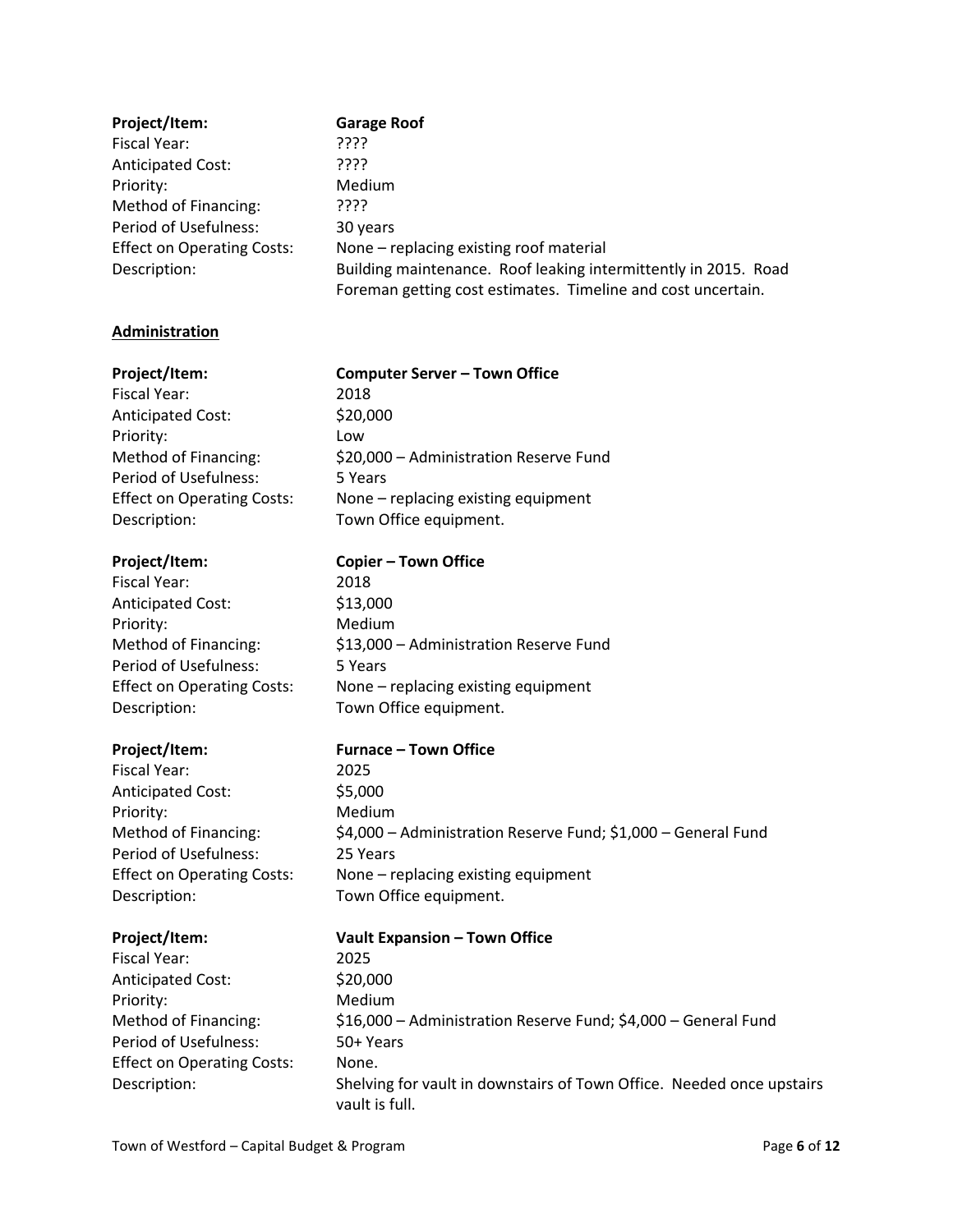| Project/Item:<br><b>Fiscal Year:</b><br><b>Anticipated Cost:</b><br>Priority:<br>Method of Financing:<br><b>Period of Usefulness:</b><br><b>Effect on Operating Costs:</b><br>Description: | Handicap Ramp - Town Office<br>2028<br>\$15,000<br>Medium<br>\$12,000 - Administration Reserve Fund; \$3,000 - General Fund<br>20 Years<br>None - replacing existing equipment<br>Town Office equipment. Begin setting aside \$3,000/year to reserve fund<br>in FY24.                                                                                                                                                                                                |
|--------------------------------------------------------------------------------------------------------------------------------------------------------------------------------------------|----------------------------------------------------------------------------------------------------------------------------------------------------------------------------------------------------------------------------------------------------------------------------------------------------------------------------------------------------------------------------------------------------------------------------------------------------------------------|
| Project/Item:<br>Fiscal Year:<br><b>Anticipated Cost:</b><br>Priority:<br>Method of Financing:<br>Period of Usefulness:<br><b>Effect on Operating Costs:</b><br>Description:               | <b>Voting Machine</b><br>2032<br>\$10,000<br>High<br>\$8,000 - Administration Reserve Fund; \$2,000 - General Fund<br>16 Years<br>None - replacing existing equipment<br>Town Office equipment. Begin setting aside \$2,000/year to reserve<br>fund in FY28.                                                                                                                                                                                                         |
| Project/Item:<br><b>Fiscal Year:</b><br><b>Anticipated Cost:</b><br>Priority:<br>Method of Financing:<br>Period of Usefulness:<br><b>Effect on Operating Costs:</b><br>Description:        | <b>Roof-Town Office</b><br>2035<br>\$6,000<br>Medium<br>\$4,000 - Administration Reserve Fund; \$2,000 - General Fund<br>25 Years<br>None - replacing existing equipment<br>Town Office roof - new shingles. Begin setting aside \$2,000/year to<br>reserve fund in FY31.                                                                                                                                                                                            |
| Project/Item:<br><b>Fiscal Year:</b><br><b>Anticipated Cost:</b><br>Priority:<br>Method of Financing:<br>Period of Usefulness:<br><b>Effect on Operating Costs:</b><br>Description:        | <b>Emergency Generator - Westford School</b><br>2038<br>\$37,500<br>Medium<br>\$30,000 - Administration Reserve Fund; \$7,500 - General Fund<br>25 Years<br>None - replacing existing equipment<br>Provides power to the Westford School in case of a power outage.<br>School serves as the Town's designated emergency shelter. Total cost<br>\$75,000. Assumes Unified School District will pay half. Begin setting<br>aside \$7,500/year to reserve fund in FY34. |
| Project/Item:<br><b>Fiscal Year:</b><br><b>Anticipated Cost:</b><br>Priority:<br>Method of Financing:<br>Period of Usefulness:                                                             | <b>Town Common Swing Set</b><br>2039<br>\$5,000<br>Low<br>\$4,000 - Administration Reserve Fund; \$1,000 - General Fund<br>25 Years                                                                                                                                                                                                                                                                                                                                  |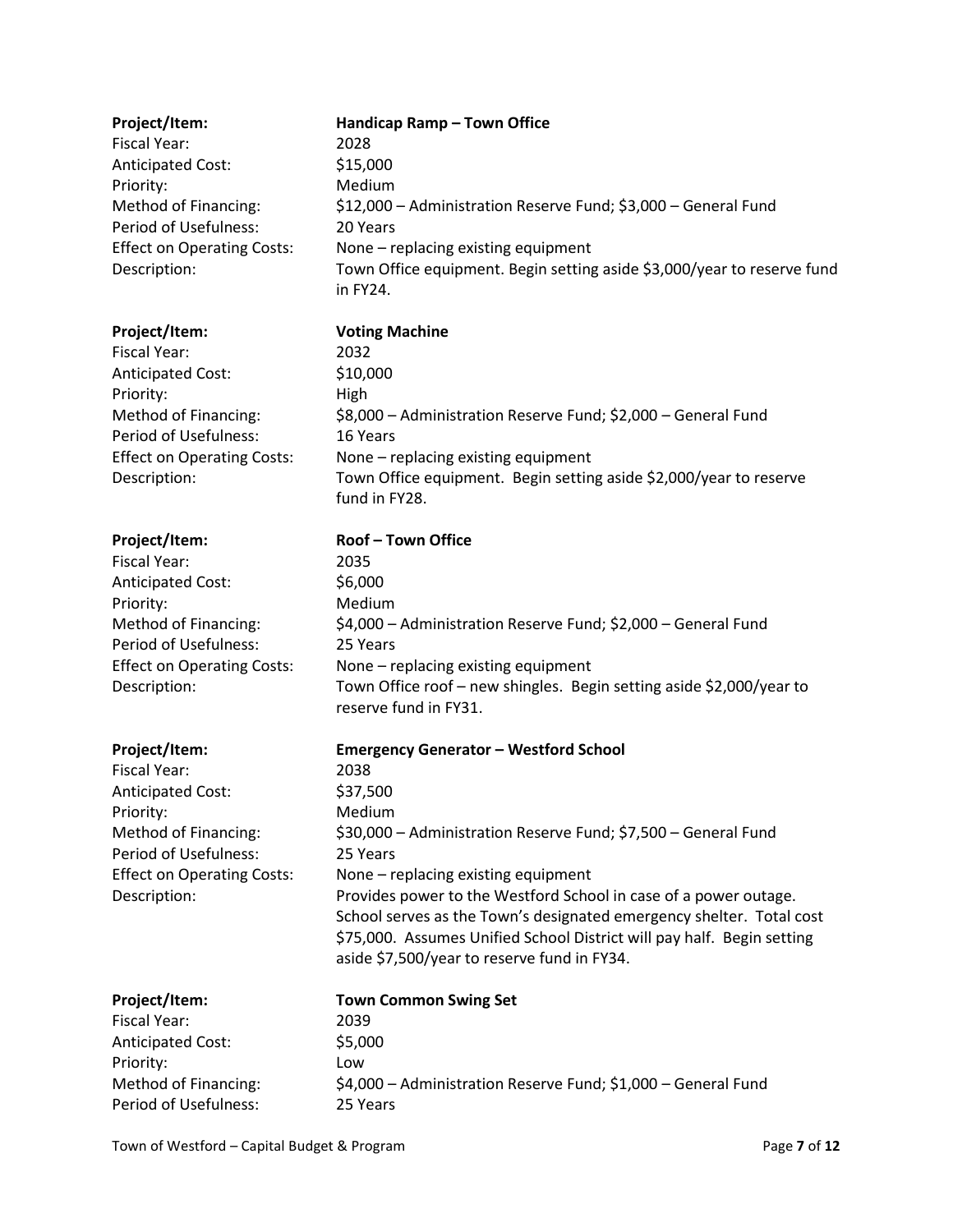| <b>Effect on Operating Costs:</b> | None $-$ replacing existing equipment                               |  |
|-----------------------------------|---------------------------------------------------------------------|--|
| Description:                      | Town Common equipment; replace at end of useful life. Begin setting |  |
|                                   | aside \$1,000/year to reserve fund in FY35.                         |  |

### **Fire Department**

### **Project/Item: Pumper Truck - 710**

Fiscal Year: 2018 Anticipated Cost: \$325,000 Priority: High Period of Usefulness: 25 Years

Method of Financing: \$65,000 – Fire Department Reserve Fund; \$260,000 – Loan (10 year) Effect on Operating Costs: None – replacing existing equipment Description: Fire Department equipment; replace at end of useful life.

#### **Project/Item: CO/LP Gas Meter**

Fiscal Year: 2018 Anticipated Cost: \$5,800 Priority: Medium Method of Financing:  $$5,800 -$  Fire Department Reserve Fund Period of Usefulness: 15 Years Effect on Operating Costs: None – replacing existing equipment Description: Fire Department equipment; replace at end of useful life.

#### **Project/Item: Thermal Imaging Camera**

Fiscal Year: 2018 Anticipated Cost: \$8,500 Priority: Medium Method of Financing:  $$8,500 -$  Fire Department Reserve Fund Period of Usefulness: 15 Years Effect on Operating Costs: None – replacing existing equipment Description: Fire Department equipment; replace at end of useful life.

#### **Project/Item: Tanker Truck - 712**

Fiscal Year: 2019 Anticipated Cost: \$300,000 Priority: High Period of Usefulness: 25 Years

Method of Financing:  $$60,000 -$  Fire Department Reserve Fund – Loan (10 years) Effect on Operating Costs: None – replacing existing equipment Description: Fire Department equipment; replace at end of useful life.

Fiscal Year: 2020 Anticipated Cost: \$11,600 Priority: Medium Period of Usefulness: 15 Years

**Project/Item: Hand Held Radio (8)** Method of Financing: \$8,700 – Fire Department Reserve Fund; \$2,900 – General Fund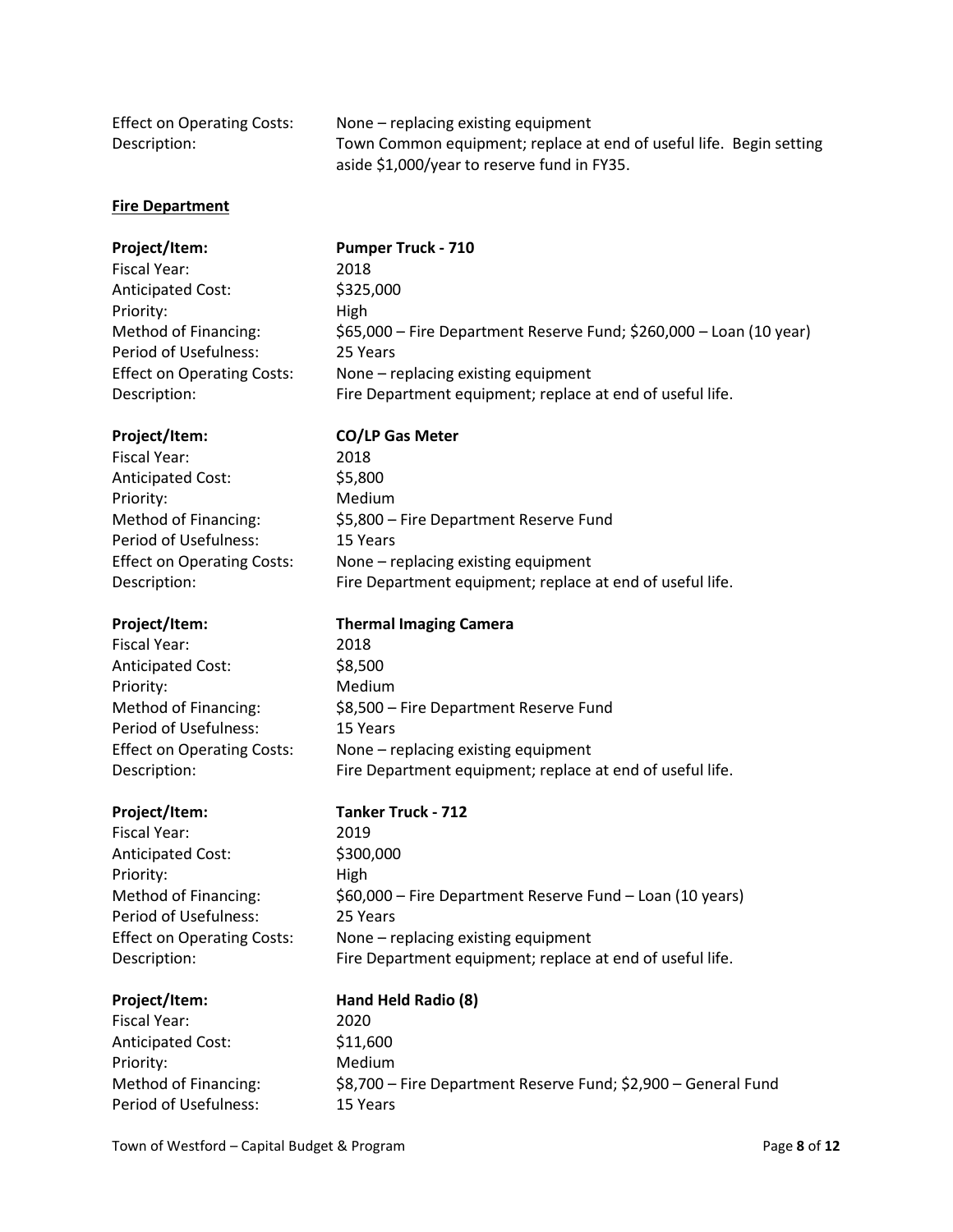| <b>Effect on Operating Costs:</b> | None - replacing existing equipment                                                    |
|-----------------------------------|----------------------------------------------------------------------------------------|
| Description:                      | Fire Department equipment; replace at end of useful life.                              |
| Project/Item:                     | <b>Hose/Hard Suction</b>                                                               |
| <b>Fiscal Year:</b>               | 2020                                                                                   |
| Anticipated Cost:                 | \$14,400                                                                               |
| Priority:                         | Medium                                                                                 |
| Method of Financing:              | \$10,800 – Fire Department Reserve Fund; \$3,600 – General Fund                        |
| Period of Usefulness:             | 20 Years                                                                               |
| <b>Effect on Operating Costs:</b> | None - replacing existing equipment                                                    |
| Description:                      | Fire Department equipment; replace at end of useful life.                              |
| Project/Item:                     | Pagers (18)                                                                            |
| Fiscal Year:                      | 2020                                                                                   |
| Anticipated Cost:                 | \$11,745                                                                               |
| Priority:                         | Medium                                                                                 |
| Method of Financing:              | \$8,808 - Fire Department Reserve Fund; \$2,936 - General Fund                         |
| Period of Usefulness:             | 15 Years                                                                               |
| <b>Effect on Operating Costs:</b> | None - replacing existing equipment                                                    |
| Description:                      | Fire Department equipment; replace at end of useful life.                              |
| Project/Item:                     | Portable Pump (2)                                                                      |
| <b>Fiscal Year:</b>               | 2020                                                                                   |
| Anticipated Cost:                 | \$6,400                                                                                |
| Priority:                         | Medium                                                                                 |
| Method of Financing:              | \$6,400 - Fire Department Reserve Fund                                                 |
| Period of Usefulness:             | 20 Years                                                                               |
| <b>Effect on Operating Costs:</b> | None - replacing existing equipment                                                    |
| Description:                      | Fire Department equipment; replace at end of useful life. NOTE:<br>refurbished in 2016 |
| Project/Item:                     | <b>Base Radio, Base Repeater</b>                                                       |
| <b>Fiscal Year:</b>               | 2022                                                                                   |
| <b>Anticipated Cost:</b>          | \$8,700                                                                                |
| Priority:                         | Medium                                                                                 |
| Method of Financing:              | \$6,960 - Fire Department Reserve Fund; \$1,740 - General Fund                         |
| Period of Usefulness:             | 15 Years                                                                               |
| <b>Effect on Operating Costs:</b> | None - replacing existing equipment                                                    |
| Description:                      | Fire Department equipment; replace at end of useful life.                              |
| Project/Item:                     | <b>Truck Radio (4)</b>                                                                 |
| <b>Fiscal Year:</b>               | 2022                                                                                   |
| <b>Anticipated Cost:</b>          | \$5,800                                                                                |
| Priority:                         | Medium                                                                                 |
| Method of Financing:              | \$4,640 - Fire Department Reserve Fund; \$1,160 - General Fund                         |
| Period of Usefulness:             | 15 Years                                                                               |
| <b>Effect on Operating Costs:</b> | None - replacing existing equipment                                                    |
| Description:                      | Fire Department equipment; replace at end of useful life.                              |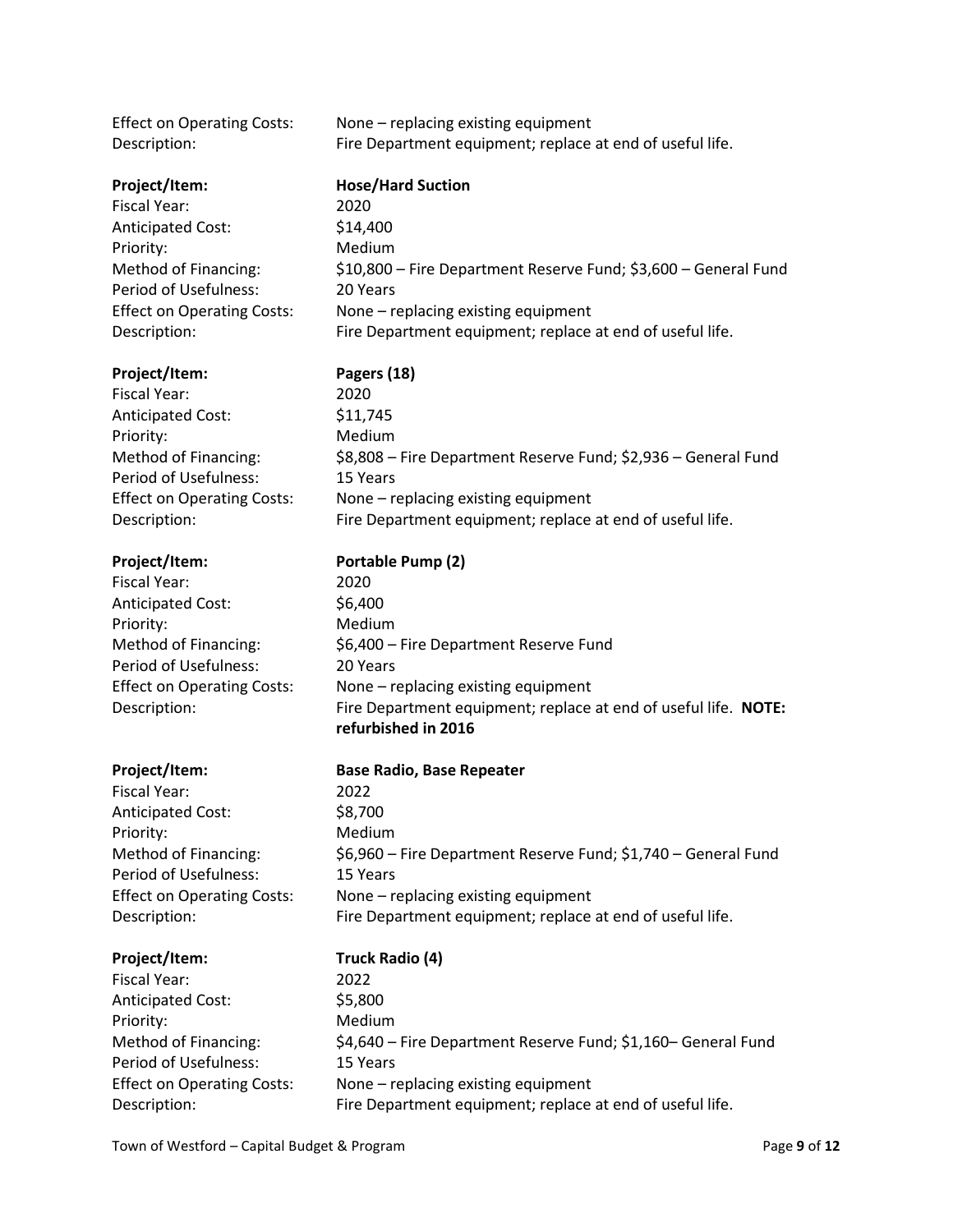| Project/Item:                     | <b>Nozzles, Master Stream</b>                                                                                           |
|-----------------------------------|-------------------------------------------------------------------------------------------------------------------------|
| Fiscal Year:                      | 2025                                                                                                                    |
| Anticipated Cost:                 | \$13,440                                                                                                                |
| Priority:                         | Medium                                                                                                                  |
| Method of Financing:              | \$10,752 – Fire Department Reserve Fund; \$2,688 – General Fund                                                         |
| Period of Usefulness:             | 20 Years                                                                                                                |
| <b>Effect on Operating Costs:</b> | None - replacing existing equipment                                                                                     |
| Description:                      | Fire Department equipment; replace at end of useful life.                                                               |
| Project/Item:                     | <b>Pumper Truck - 711</b>                                                                                               |
| <b>Fiscal Year:</b>               | 2026                                                                                                                    |
| Anticipated Cost:                 | \$500,000                                                                                                               |
| Priority:                         | High                                                                                                                    |
| Method of Financing:              | \$80,000 - Fire Department Reserve Fund; \$20,000 - General Fund;<br>\$400,000 - Loan (10 years)                        |
| Period of Usefulness:             | 25 Years                                                                                                                |
| <b>Effect on Operating Costs:</b> | None - replacing existing equipment                                                                                     |
| Description:                      | Fire Department equipment; replace at end of useful life. Begin setting<br>aside \$20,000/year to reserve fund in FY22. |
| Project/Item:                     | <b>Vehicle Extraction Tools</b>                                                                                         |
| <b>Fiscal Year:</b>               | 2027                                                                                                                    |
| <b>Anticipated Cost:</b>          | \$43,200                                                                                                                |
| Priority:                         | Medium                                                                                                                  |
| Method of Financing:              | \$34,560 - Fire Department Reserve Fund; \$8,640 - General Fund                                                         |
| Period of Usefulness:             | 20 Years                                                                                                                |
| <b>Effect on Operating Costs:</b> | None - replacing existing equipment                                                                                     |
| Description:                      | Fire Department equipment; replace at end of useful life. Begin setting<br>aside \$8,640/year to reserve fund in FY23.  |
| Project/Item:                     | <b>Ladders</b>                                                                                                          |
| <b>Fiscal Year:</b>               | 2028                                                                                                                    |
| <b>Anticipated Cost:</b>          | \$5,700                                                                                                                 |
| Priority:                         | Medium                                                                                                                  |
| Method of Financing:              | \$4,560 - Fire Department Reserve Fund; \$1,140 - General Fund                                                          |
| Period of Usefulness:             | 30 Years                                                                                                                |
| <b>Effect on Operating Costs:</b> | None - replacing existing equipment                                                                                     |
| Description:                      | Fire Department equipment; replace at end of useful life. Begin setting<br>aside \$1,140/year to reserve fund in FY24.  |
| Project/Item:                     | <b>Rescue Jacks</b>                                                                                                     |
| <b>Fiscal Year:</b>               | 2028                                                                                                                    |
| <b>Anticipated Cost:</b>          | \$8,000                                                                                                                 |
| Priority:                         | Medium                                                                                                                  |
| Method of Financing:              | \$6,400 - Fire Department Reserve Fund; \$1,600- General Fund                                                           |
| Period of Usefulness:             | 20 Years                                                                                                                |
| <b>Effect on Operating Costs:</b> | None - replacing existing equipment                                                                                     |
|                                   |                                                                                                                         |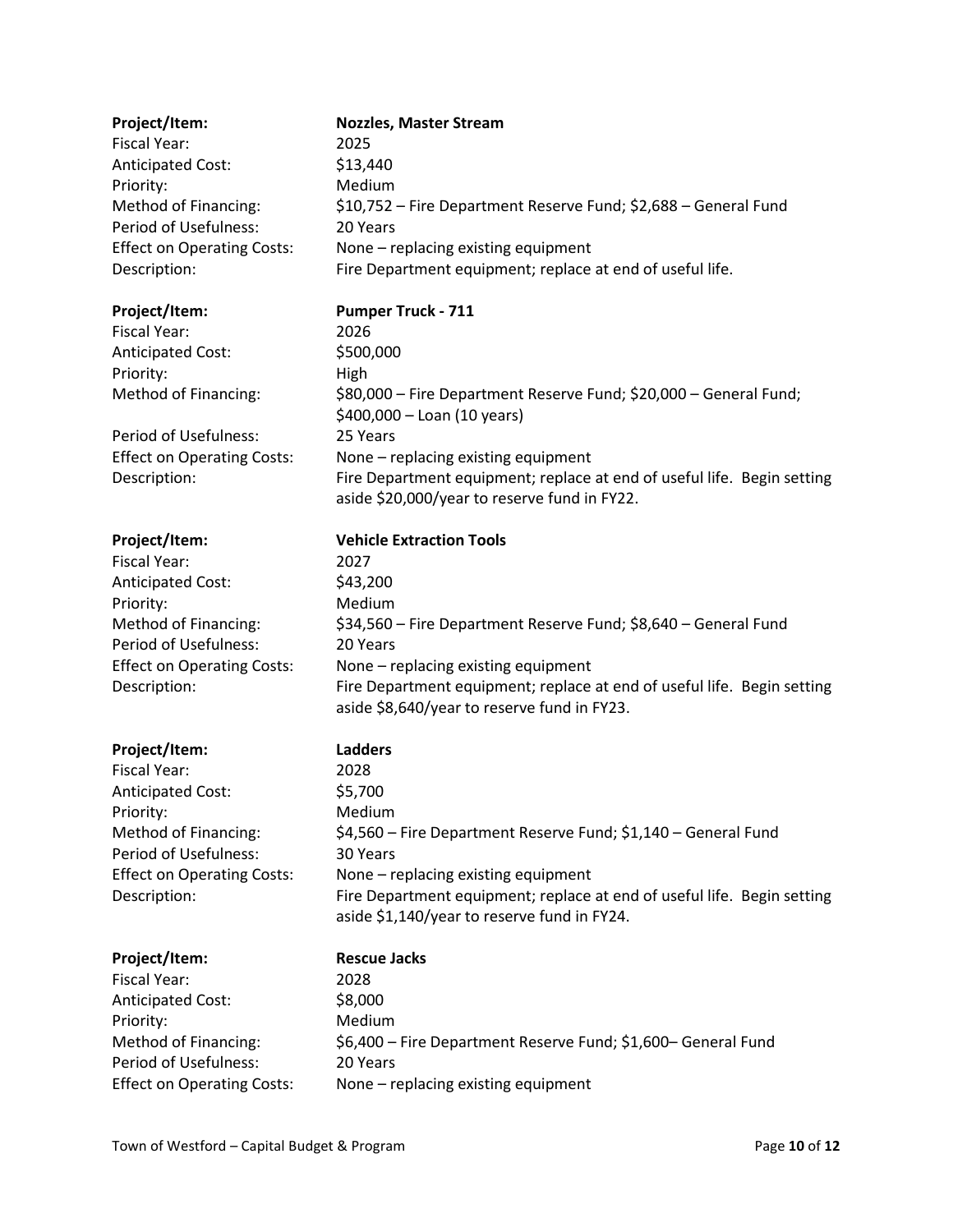| Description:                                                                                                                                                                        | Fire Department equipment; replace at end of useful life. Begin setting<br>aside \$1,600/year to reserve fund in FY24.                                                                                                                                                                                                                            |
|-------------------------------------------------------------------------------------------------------------------------------------------------------------------------------------|---------------------------------------------------------------------------------------------------------------------------------------------------------------------------------------------------------------------------------------------------------------------------------------------------------------------------------------------------|
| Project/Item:<br><b>Fiscal Year:</b><br><b>Anticipated Cost:</b><br>Priority:<br>Method of Financing:<br>Period of Usefulness:<br><b>Effect on Operating Costs:</b><br>Description: | <b>SCBA (12 Scott Air Packs)</b><br>2031<br>\$125,280<br>Medium<br>\$100,224 - Fire Department Reserve Fund; \$25,056 - General Fund<br>15 Years<br>None - replacing existing equipment<br>Fire Department equipment; replace at end of useful life. Begin setting<br>aside \$25,056/year to reserve fund in FY27.                                |
| Project/Item:<br><b>Fiscal Year:</b><br><b>Anticipated Cost:</b><br>Priority:<br>Method of Financing:<br>Period of Usefulness:<br><b>Effect on Operating Costs:</b><br>Description: | <b>SCBA (12 Spare Bottles)</b><br>2031<br>\$13,920<br>Medium<br>\$11,136 - Fire Department Reserve Fund; \$2,784 - General Fund<br>15 Years<br>None - replacing existing equipment<br>Fire Department equipment; replace at end of useful life. Begin setting<br>aside \$2,784/year to reserve fund in FY27.                                      |
| Project/Item:<br><b>Fiscal Year:</b><br><b>Anticipated Cost:</b><br>Priority:<br>Method of Financing:<br>Period of Usefulness:<br><b>Effect on Operating Costs:</b><br>Description: | <b>Utility/Rescue Truck - 714</b><br>2033<br>\$700,000<br>High<br>\$112,000 - Fire Department Reserve Fund; \$28,000 - General Fund;<br>\$560,000 - Loan (10 years)<br>25 Years<br>None - replacing existing equipment<br>Fire Department equipment; replace at end of useful life. Begin setting<br>aside \$28,000/year to reserve fund in FY29. |
|                                                                                                                                                                                     |                                                                                                                                                                                                                                                                                                                                                   |

### **Library**

| Project/Item:                     | <b>Furnace</b>                                                                        |
|-----------------------------------|---------------------------------------------------------------------------------------|
| Fiscal Year:                      | 2028                                                                                  |
| <b>Anticipated Cost:</b>          | \$8,000                                                                               |
| Priority:                         | Medium                                                                                |
| Method of Financing:              | \$6,400 - Library Reserve Fund; \$1,600 - General Fund                                |
| <b>Period of Usefulness:</b>      | 25 Years                                                                              |
| <b>Effect on Operating Costs:</b> | None - replacing existing equipment                                                   |
| Description:                      | Library equipment. Begin setting aside \$1,600/year to reserve fund in<br><b>FY24</b> |